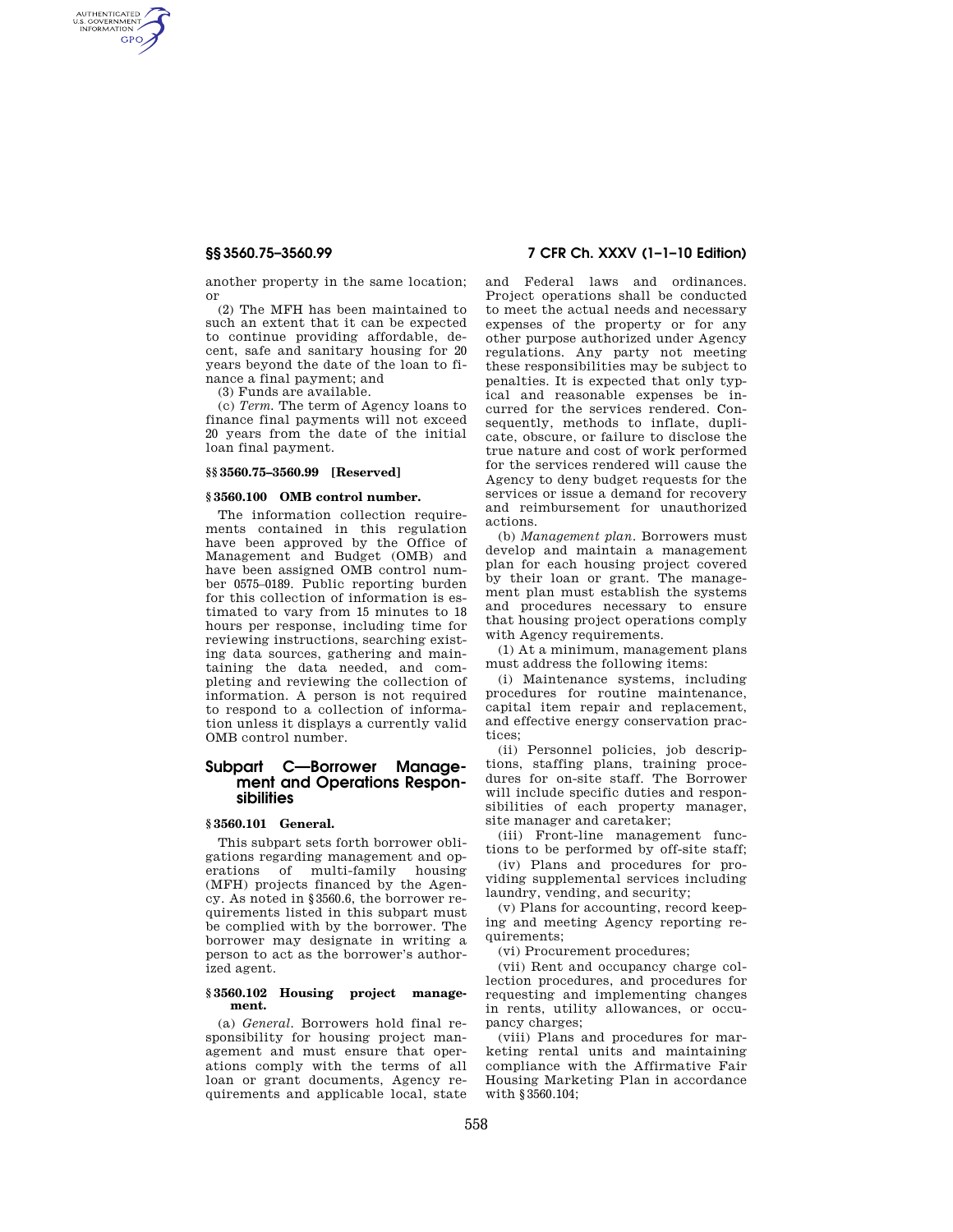# **Rural Housing Service, USDA § 3560.102**

(ix) Unit leases and leasing policies and procedures, including procedures for maintaining and purging waiting lists, determining applicant eligibility, certifying and recertifying income, tenant selection, and occupancy policies such as security deposit amounts, occupancy rules, termination of leases or occupancy agreements and eviction;

(x) Plans for allowing tenant participation in property operations and for fostering tenant relationships with management;

(xi) Procedures for applicant and tenant appeals; and

(xii) Describe how management will make known to tenants and applicants that management will provide reasonable accommodations under the Fair Housing Act, section 504 of the Rehabilitation Act of 1973, and regulations implemented thereunder at the borrower's expense unless to do so would cause an undue financial or administrative burden, how such requests are to be made, and who within management will have the authority to approve or disapprove a request for an accommodation.

(2) Loan or grant applicants must submit a management plan before the Agency will give final approval to the loan or grant application. The plan must address the required items identified in paragraph  $(b)(1)$  of this section in sufficient detail to enable the Agency to monitor housing project performance.

(c) *Management plan effective period.* A management plan remains in effect as long as it accurately reflects housing project operations and the housing project is in compliance with the Agency requirements.

(1) Borrowers must submit an updated management plan to the Agency if operations change or are no longer consistent with the management plan on file with the Agency.

(2) When there are no changes in operations, borrowers must submit a certification to the Agency every 3 years stating that operations are consistent with the management plan and the plan is adequate to assure compliance with the loan and grant documents and Agency requirements or applicable local, state and Federal laws.

(3) If the Agency determines that operations are in compliance with Agency requirements, loan or grant agreements, or applicable local, state, and Federal laws, but are not consistent with the management plan, the Agency will require the borrower to:

(i) Revise the management plan to accurately reflect housing operations;

(ii) Take actions to ensure the management plan is followed; or

(iii) Advise the Agency in writing of the action taken.

(4) When a housing project is being transferred from one borrower to another, the transferee must submit a management plan that addresses the required items identified in paragraph (b)(1) of this section in sufficient detail to enable the Agency to give final approval of the transfer.

(d) *Housing projects with compliance violations.* Upon receiving notice of compliance violations in accordance with §3560.354, borrowers must submit to the Agency:

(1) Revisions to the management plan establishing the changes in housing operations that will be made to restore compliance;

(2) If the borrower determines the compliance violations were due to a failure to follow the management plan, the borrower must certify to the Agency that the management plan is adequate to assure compliance with the applicable requirements of this part and submit a written description of the actions they will take to ensure the management plan is followed; or

(3) If the Agency discovers continued discrepancies between a management plan and housing project operations or compliance violations, the Agency may require the borrower to install a different management agent acceptable to the Agency as described in paragraph (e) of this section.

(e) *Acceptable management agents.* Borrowers must obtain Agency approval of the agent proposed to manage a housing project prior to entering into any formal agreement with the agent and prior to allowing the agent to assume responsibility for housing project operations. Borrowers that plan to selfmanage a housing project also must receive Agency approval before assuming responsibility for housing operations.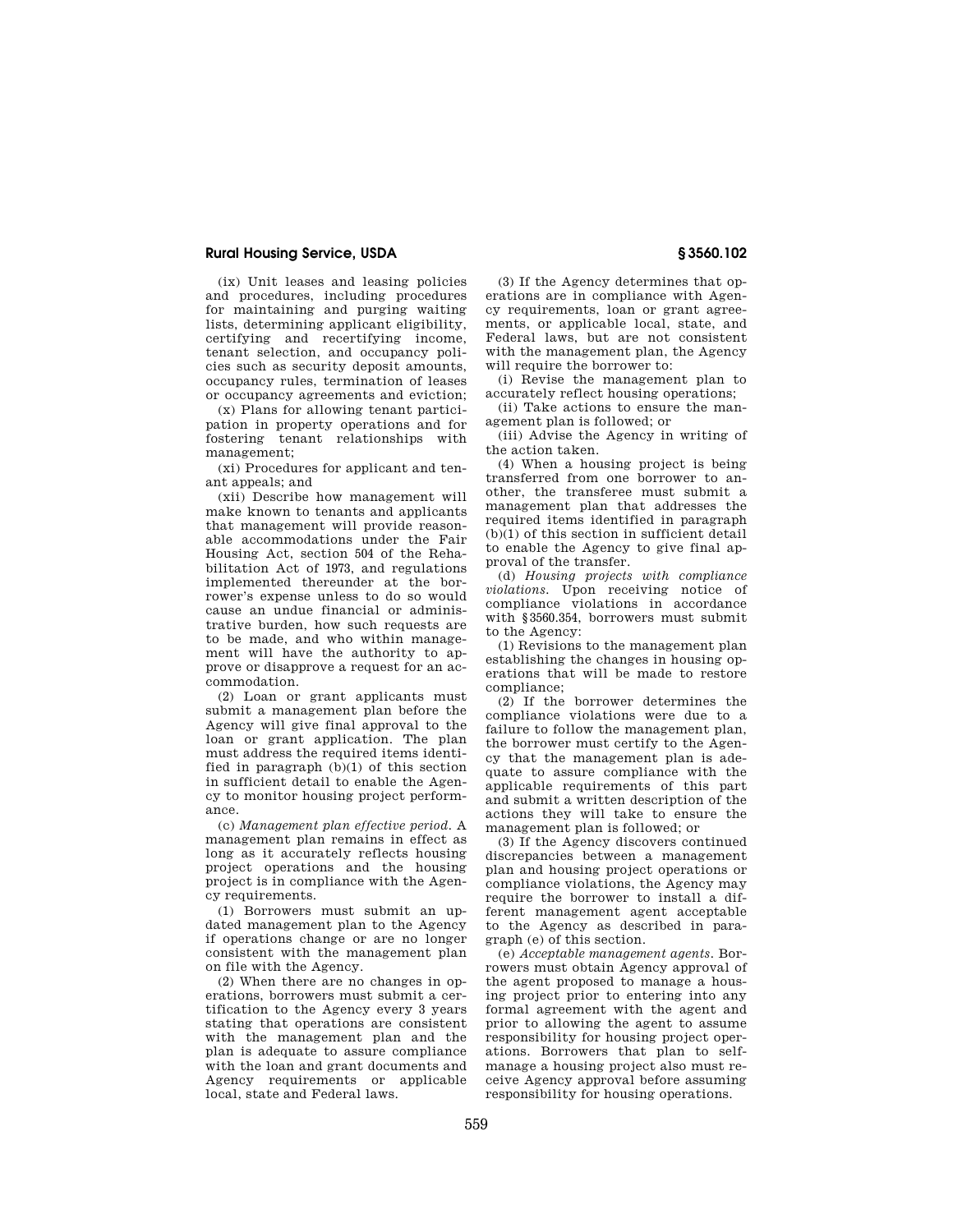**§ 3560.102 7 CFR Ch. XXXV (1–1–10 Edition)** 

(1) Borrowers must submit a written request for Agency approval of the proposed management agent at least 45 days prior to the date the agent is to assume responsibility for operations. This request must include a profile of the proposed management agent that provides sufficient information to allow the Agency to evaluate whether the agent is acceptable.

(2) The Agency will deny approval of any proposed management agent that cannot provide evidence of at least two years of experience and satisfactory performance in directing and overseeing the management of similar federally-assisted MFH.

(3) The Agency may issue approval of a management agent that does not meet the requirements of §3560.102(e)(2) if the management agent can provide evidence that indicates the ability to successfully manage a MFH project in accordance with Agency requirements.

(4) If a borrower enters into an agreement with a management agent or begins to self-manage prior to receiving Agency approval, the Agency will place the borrower in non-monetary default status and will require the borrower to immediately terminate the contract with the management agent.

(f) *Self-management.* Borrowers may self-manage a housing project but must receive Agency approval before assuming responsibility for housing operations. Borrowers that plan to selfmanage must meet all requirements of §3560.102, except for paragraph (h) of this section.

(g) *Identity-of-interest disclosure.* Borrowers and management agents must disclose to the Agency all identity-ofinterest relationships which they have with firms and must receive Agency approval to use such firms prior to entering into any contractual relationships with such entities that involve Agency funds.

(1) This disclosure must include any identity-of-interest relationships between:

(i) The borrower and the management agent;

(ii) The borrower or management agent and the providers of supplies and services to the housing project; and

(iii) The borrower or the management agent and employees of any of the above.

(2) Failure to disclose such relationships may subject the borrower, the management agent, and the other firms or employees found to have an identity of interest relationship to suspension, debarment, or other remedies available to the Agency.

(3) After disclosure of an identity-ofinterest relationship:

(i) The borrower, management agent, and supplier of goods and services must provide documentation proving that use of identity-of-interest firms is in the best interest of the housing project;

(ii) Any supplier of goods and services must certify in writing to the Agency that the individual or organization has a viable, on-going trade or business qualified and licensed, if appropriate, to do the work for which a contract is being proposed;

(iii) The borrower, management agent, and supplier of goods and services must agree, in writing, that all records related to the housing project will be made available to the Agency, Office of the Inspector General (OIG), General Accountability Office (GAO), or a representative of the Agency, upon request; and

(iv) The Agency will deny the use of an identity-of-interest firm when the Agency determines such use is not in the best interest of the Federal Government or the tenants.

(h) *Management agreement.* Borrowers contracting with a management agent must execute a management agreement that establishes:

(1) The management agent's responsibility to comply with Agency requirements and local, state, and Federal laws;

(2) That the management fee is payable out of the housing project's general operating account consistent with the requirements of paragraph (i) of this section; and

(3) The Agency's authority to terminate the agreement for failure to operate the housing project in accordance with Agency requirements or local, state, or Federal laws.

(i) *Management fees.* Management fees will be an allowable expense to be paid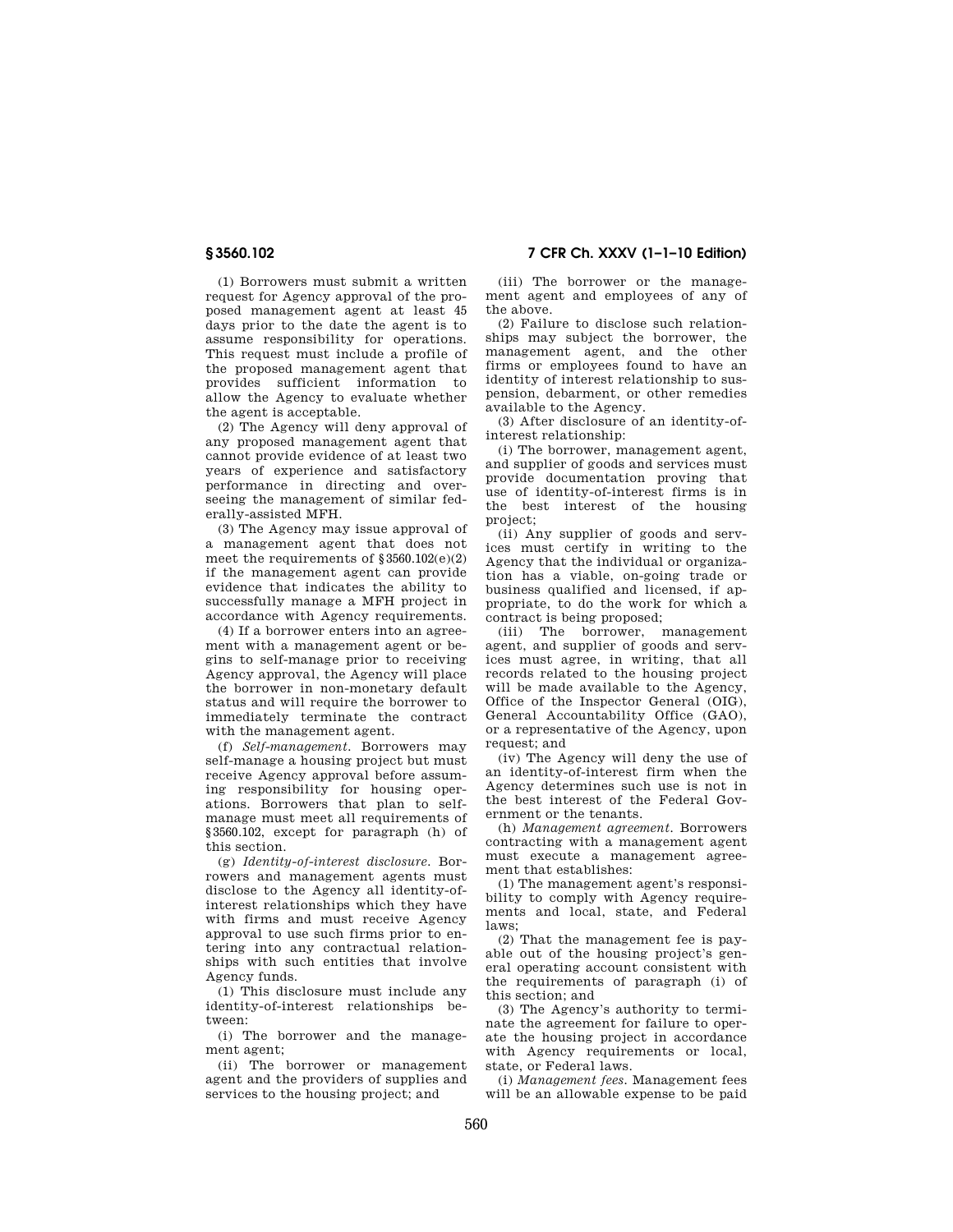# **Rural Housing Service, USDA § 3560.102**

from the housing project's general operating account only if the fee is approved by the Agency as a reasonable cost to the housing project and documented on the management certification. Management fees must be developed in accordance with the following:

(1) The management fee may compensate the management entity only for the specifically identified bundle of services to be provided to the housing project. Costs and services to be paid as part of the bundle of services include:

(i) Supervision by the management agent and its staff (time, knowledge, and expertise) of overall operations and capital improvements of the site.

(ii) Hiring, supervision, and termination of on-site staff.

(iii) General maintenance of project books and records (general ledger, accounts payable and receivable, payroll, etc.). Preparation and distribution of payroll for all on-site employees, including the costs of preparing and submitting all appropriate tax reports and deposits, unemployment and workers' compensation reports, and other IRSor state-required reports.

(iv) Training provided to on-site staff at the project site.

(v) Preparation and submission of proposed annual budgets and negotiation of approval with the Agency, other governmental agencies and the borrowers.

(vi) Preparation and distribution of the Agency or other governmental agency forms and routine financial reports to borrowers.

(vii) Preparation and distribution of required year-end reports to the Agency or other governmental agency and borrowers.

(viii) Preparation of requests for reserve withdrawals, rent increases, or other required adjustments.

(ix) Arranging for preparation by outside contractors of energy audits and utility allowance analysis. Implement appropriate changes.

(x) Preparation and implementation of Affirmative Fair Housing Marketing Plans as well as general marketing plans and efforts.

(xi) Review of tenant certifications and submission of monthly rental assistance requests, and overage. Submission of payments where required.

(xii) Preparation, approval, and distribution of operating disbursements; oversight of project receipts; and reconciliation of deposits.

(xiii) Overhead of management agent, including:

(A) Establish, maintain, and control an accounting system sufficient to carry out accounting supervision responsibilities.

(B) Maintain agent office arrangements, staff, equipment, furniture, and services necessary to communicate effectively with the properties, the Agency or other governmental agency and with the borrowers.

(C) Postage expenses related to the normal responsibility for mailings to the properties, the Agency or other governmental agency, the tenants, the vendors, and the owners.

(D) Expense of telephone and facsimile communication to the properties, tenants, the Agency or other governmental agency, and the borrowers.

(E) Direct costs of insurance (fidelity bonds covering central office staff, computer and data coverage, general liability, etc.) directly related to protection of the funds and records of the borrower.

(F) Central office staff training and ongoing certifications.

(G) Maintenance of all required profession and business licenses and permits. (This does not include project site office permits or licenses.)

(H) Insurance coverage for agent's office and operations (Property, Auto, Liability, E&O, Casualty, Workers Compensation, etc.)

(I) Travel of agent staff to the properties for on-site inspection, training, or supervision activities.

(J) Agent bookkeeping for their own business.

(xiv) Attendance at meetings (including travel) with tenants, owners, and the Agency or other governmental agency.

(xv) Development, preparation, and revision of management plans or agreements.

(xvi) Coordination of U.S. Department of Housing and Urban Development (HUD) certifications or vouchers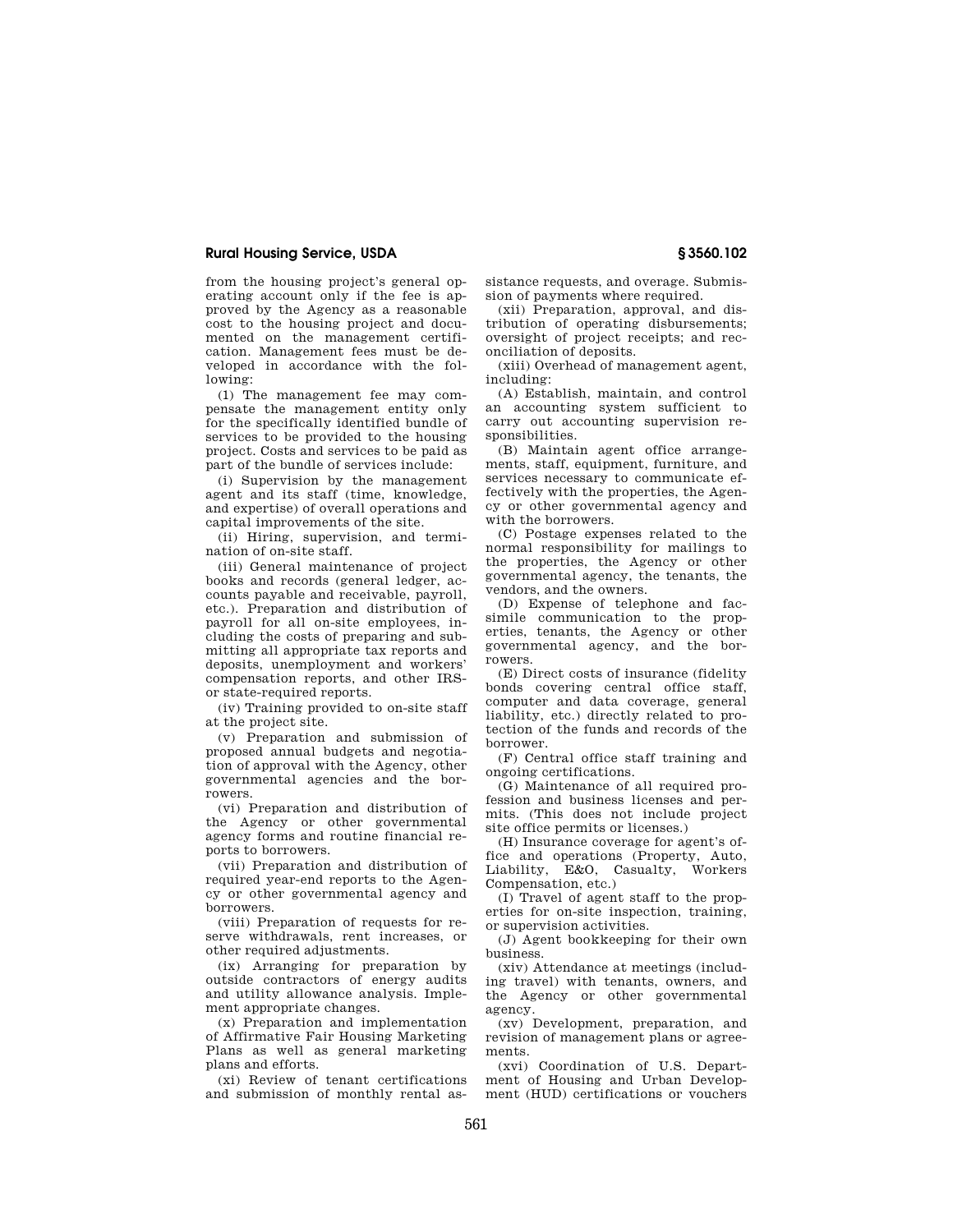with tenants, including all reporting to all pertinent agencies and borrowers.

(xvii) Directing the investment of project funds into required accounts.

(xviii) Maintenance of bank accounts and monthly reconciliations.

(xix) Preparation, request for, and disbursement of borrower's initial operating capital (for new projects) as well as administration of annual owner's return on investment.

(xx) Account maintenance, settlement, and disbursement of security deposits.

(xxi) Working with third party auditors for initial set-up of audits and annually thereafter for audit preparation and review. Assistance with supplemental letters and preparation of Agency financial reports or other governmental agency reports.

(xxii) Storage of records and adherence to records retention requirements.

(xxiii) Assist on-site staff with tenant relations and problems. Provide assistance to on-site staff in severe actions (eviction, death, insurance loss, etc.).

(xxiv) Oversight of general and preventive maintenance procedures and policies.

(xxv) Development and oversight of asset replacement plans.

(xxvi) Oversight of preparation of section 504 reviews, development of plans, and implementation of improvements necessary to comply with plans and section 504 requirements.

(xxvii) Reporting to general and limited partners and State agencies for Low Income Housing Tax Credit (LIHTC)-compliance purposes.

(2) Management fees may consist of a base per occupied unit fee and add-on fees for specific housing project characteristics. Management entities may be eligible to receive the full base per occupied unit fee for any month or part of a month during which the unit is occupied.

(i) Periodically, the Agency will develop a range of base per occupied unit fees that will be paid in each state. The Agency will develop the fees based on a review of housing industry data. The final base for occupied unit fees for each state will be made available to all borrowers.

(ii) Periodically, the Agency will develop the amount and qualifications to receive add-on fees. The final set of qualifications will be made available to all borrowers.

(3) Allowable Administrative Expenses. (i) *Identifying the Type of Administrative Expense.* Management Plans and Agreements must describe if administrative expenses are to be paid from the management fee or paid for as a project cost.

(A) A management plan is required for all projects. The management plan should describe administrative expenses paid from management agent fees or project operations. The management plan should provide job descriptions for the site manager, the management agent and other personnel. It is important that these documents accurately reflect the duties being performed by the various personnel. The management plan must meet the standards set out in this rule.

(B) A task list should be used to identify which services are included in the management fee, which services are included in project operations, and which are pro-rated along with the methodology used to pro-rating of expenses between management agent fees and project operations. Some property responsibilities are completed at the property and some offsite. Agent responsibilities may be performed at the property, the management office, or at some other location.

(C) Disputes may arise as to who performs certain services. The management plan and job descriptions should normally provide sufficient clarity to avoid or resolve any such disputes; however, sometimes clarifications and supporting materials may be required to resolve disputes. The decision must be made based on the most complete evaluation of the facts presented.

(ii) *Allowable Administrative Expenses.*  Payroll related administrative expenses are allowable expenses. Postage expense to mail out rental applications, third-party (asset income and adjustments to income) verifications. application processing correspondence (acceptance or denial letters), mailing project invoice payments, required correspondence, and report submittals to various regulatory authorities for the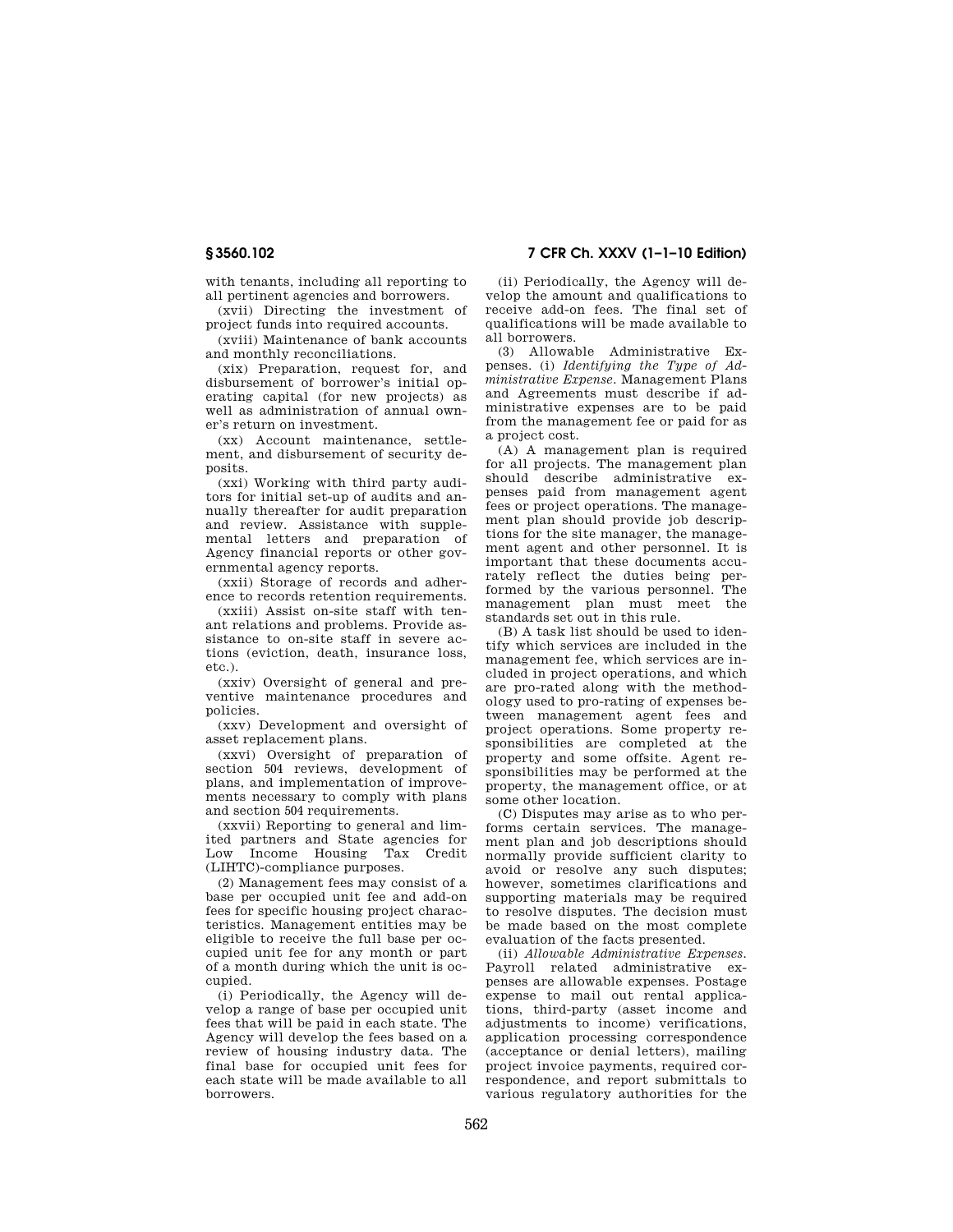# **Rural Housing Service, USDA § 3560.102**

managed property are allowable project expenses no matter what location or point of origin the mail is generated. Photocopying or printing expense related to actual production of project brochures, marketing pieces, forms, reports, notices, and newsletters are allowable project expenses no matter what location or point of origin the work is performed including outsourcing the work to a professional printer. Correspondence or reports required for record retention or project compliance are allowable project expenses. The cost or expense of equipment and any related equipment service contract is a management agent direct expense, unless the machine becomes the property of the project after purchase.

(iii) *Determining if Expenses are Reasonable.* Generally, expenses charged to project operations, whether for management agent services or other expenses, must be reasonable, typical, necessary and show a clear benefit to the residents of the property. Services and expenses charged to the property must show value added and be for authorized purposes. If such value is not apparent, the service or expense should be examined.

(A) Administrative expenses for project operations exceeding 23 percent, or those typical for the area, of gross potential basic rents and revenues (*i.e.*, referred to as gross potential rents in industry publications) highlight a need for closer review for unnecessary expenditures. Budget approval is required and project resources may not always permit an otherwise allowable expense to be incurred if it is not fiscally prudent in the market.

(B) Excessive administrative expenses can result in inadequate funds to meet other essential project needs, including expenditures for repair and maintenance needed to keep the project in sound physical condition. Actions that are improper or not fiscally prudent may warrant budget disapproval and/or a demand for recovery action.

(4) Unallowable Administrative Expenses.

(i) Certain expenses are not allowable such as legal fees, association dues, bonuses or monetary performance awards, parties, computer hardware

and some software, and telephone purchases.

(ii) It is inappropriate to charge for legal services to represent any interest other than the borrower's interest (*i.e.*, representing a general partner or limited partner to defend their individual owner interest is not allowable). Where there is no finding of a borrower's fault, commercially reasonable legal expenses and costs for defending or settling lawsuits (without admission of liability) are allowable.

(iii) Charging for payment of penalties, including opposition legal fees resulting from an award finding improper actions on the part of the owner or management agent is generally an inappropriate project expense. The party responsible generally pays such expenses for violating the standards or by their insurance carriers.

(iv) Association dues to be paid by the project should only be related to training for site managers or management agents. To the extent that association dues can document training for site managers or management agents related to project activities by actual cost or pro-ration, a reasonable expense may be billed to the project.

(v) It is inappropriate for the project to pay for bonuses or monetary performance awards to site managers or management agents that are not clearly provided for by the site manager salary contract.

(vi) Billing the project for parties that are large or unreasonable, such as renting expensive party halls or hotel rooms and payment for alcoholic beverages or gifts to management agent staff are also inappropriate.

(vii) It is inappropriate to bill the project for computer hardware, some software, and internal connections that are beyond the scope and size reasonably needed for the services supplied (*i.e.*, purchasing equipment or software for use by a site manager that is clearly beyond that needed to support project operations). Note that computer learning center activities benefiting tenants are not covered in this prohibition.

(viii) It is inappropriate to bill the project for practices that are inefficient such as routine use of collect